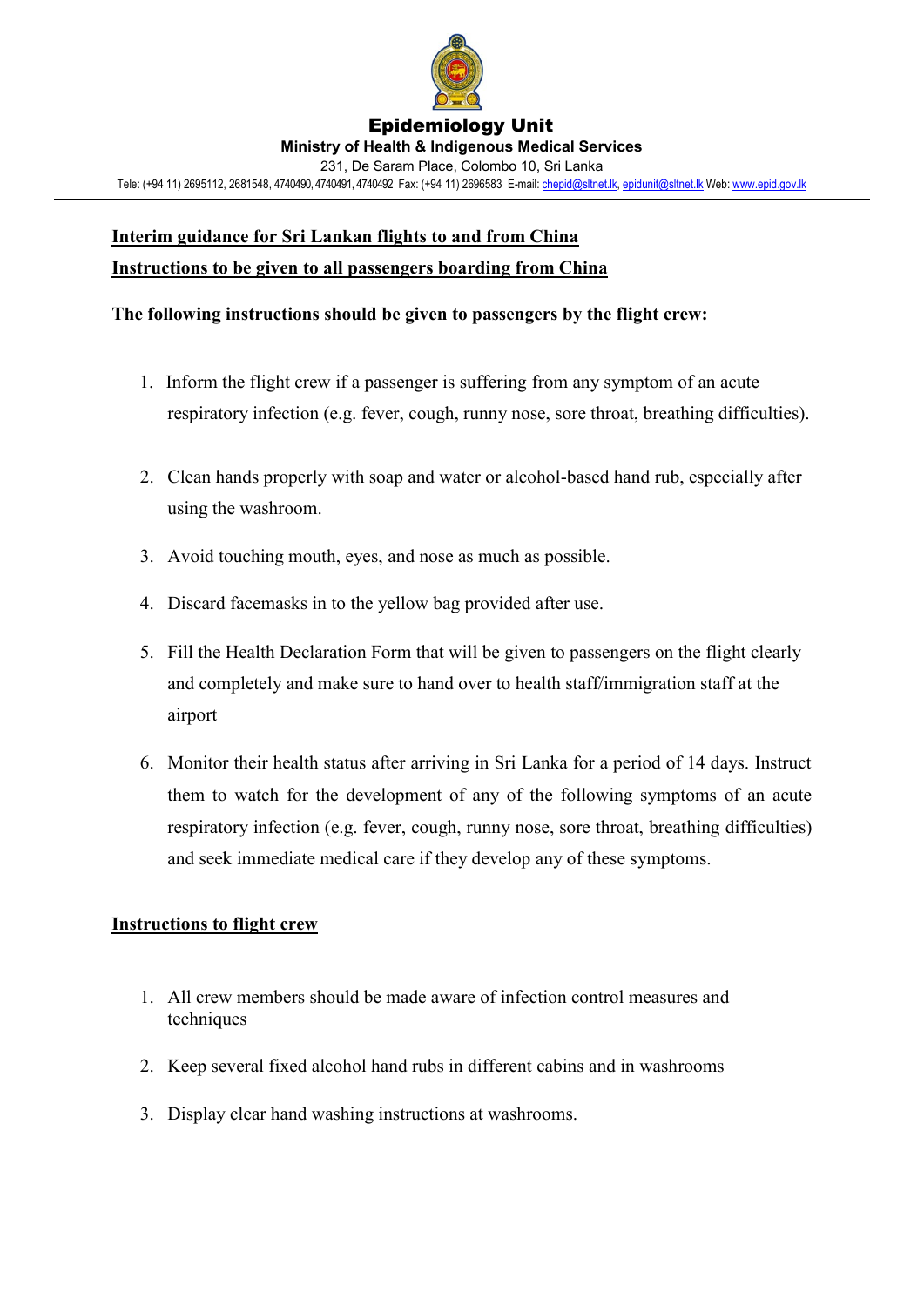4. Keep an adequate amount of basic Personnel Protective Equipment on board to be used when required E.g. Surgical masks and gloves

Take spill management kit with each flight. This includes commercially available bleach solution, absorbent material (wadding), tongs, dustpans, yellow bags

- 5. Instruct passengers to inform if they have symptoms of an acute respiratory infection (e.g. fever, cough, running nose, sore throat, breathing difficulties)
- 6. Provide surgical masks for passengers with respiratory symptoms
- 7. Clean hands properly with soap and water or alcohol based-hand rub frequently
- 8. Avoid touching mouth, eyes and nose as much as possible.
- 9. Headsets given to passengers should be disinfected with 70% alcohol after use.
- 10. Tell all passengers to fill the Health Declaration form on board and make sure the passengers hand them over to the Airport Health Office/Immigration officers
- 11. Any crew member who develop respiratory symptoms within 14 days of travel after arriving in Sri Lanka, should promptly seek care at a government hospital and should disclose their travel history to the healthcare provider

#### **Actions to be taken if there is a sick passenger on the flight**

- 1. If possible, designate one crew member to interact with the sick passenger.
- 2. The crew member/s dealing with the sick passenger should wear the recommended Personnel Protective Equipment (surgical mask/N95 mask, coverall, goggle, gloves). Keep ten packs of recommended Personal Protective Equipment (surgical mask/N95 masks, coverall, goggle, gloves) on board.
- 3. Give a disposable surgical mask to the sick passenger (can be worn for 4 hours, but need to change more frequently if soaked). Face masks are not recommended for sick passengers complaining of nausea and vomiting as this could result in choking.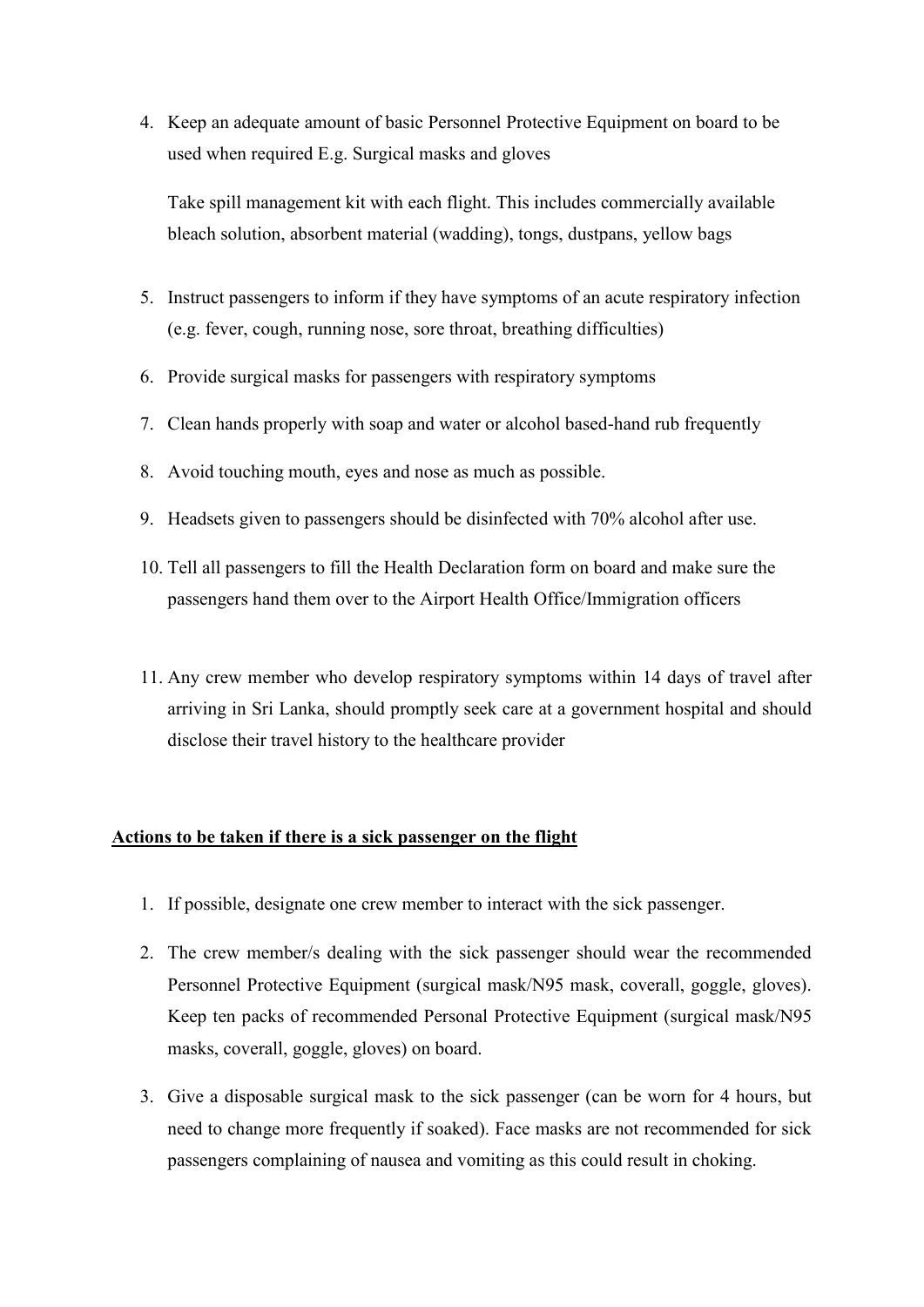- 4. Separate the sick passenger from other travelers by 6 feet (two rows in front and rear) or move adjacent passengers without compromising flight safety or exposing additional passengers to the sick passenger.
- 5. If unable to separate the passengers from the sick passenger, give surgical masks to passengers seated on either side of the sick passenger.
- 6. Keep interactions with the sick passengers as brief as possible.
- 7. If possible, cover the seats of sick passenger/s with a polythene/mackintosh (in case if the passenger vomits, it is easier to dispose)
- 8. Keep an alcohol-based hand rub near the sick passenger/s and encourage them to use it after coughing and sneezing, after removing the mask etc.
- 9. Give tissues to be used adequately
- 10. Provide a disposable bag (polythene bag) to collect vomitus
- 11. Provide a yellow plastic bag/bio hazard bag for disposal of used tissues, air sickness bag(s), or other contaminated items used by sick passengers.
- 12. All bags containing any body fluid (such as diarrhoea, vomitus, respiratory secretions or blood) should be tightly closed as they are infectious. Keep them securely and separately in a closed container during a long flight.
- 13. Dispose the used masks/coveralls/gloves in to a closed bin for incineration
- 14. All yellow bags must be handed over to the designated officers for incineration after landing.
- 15. The pilot should inform the Medical Officer of Sri Lankan airlines and Medical Officer of Airport Health Office to get further guidance.
- 16. Report to the airport health office upon arrival in Sri Lanka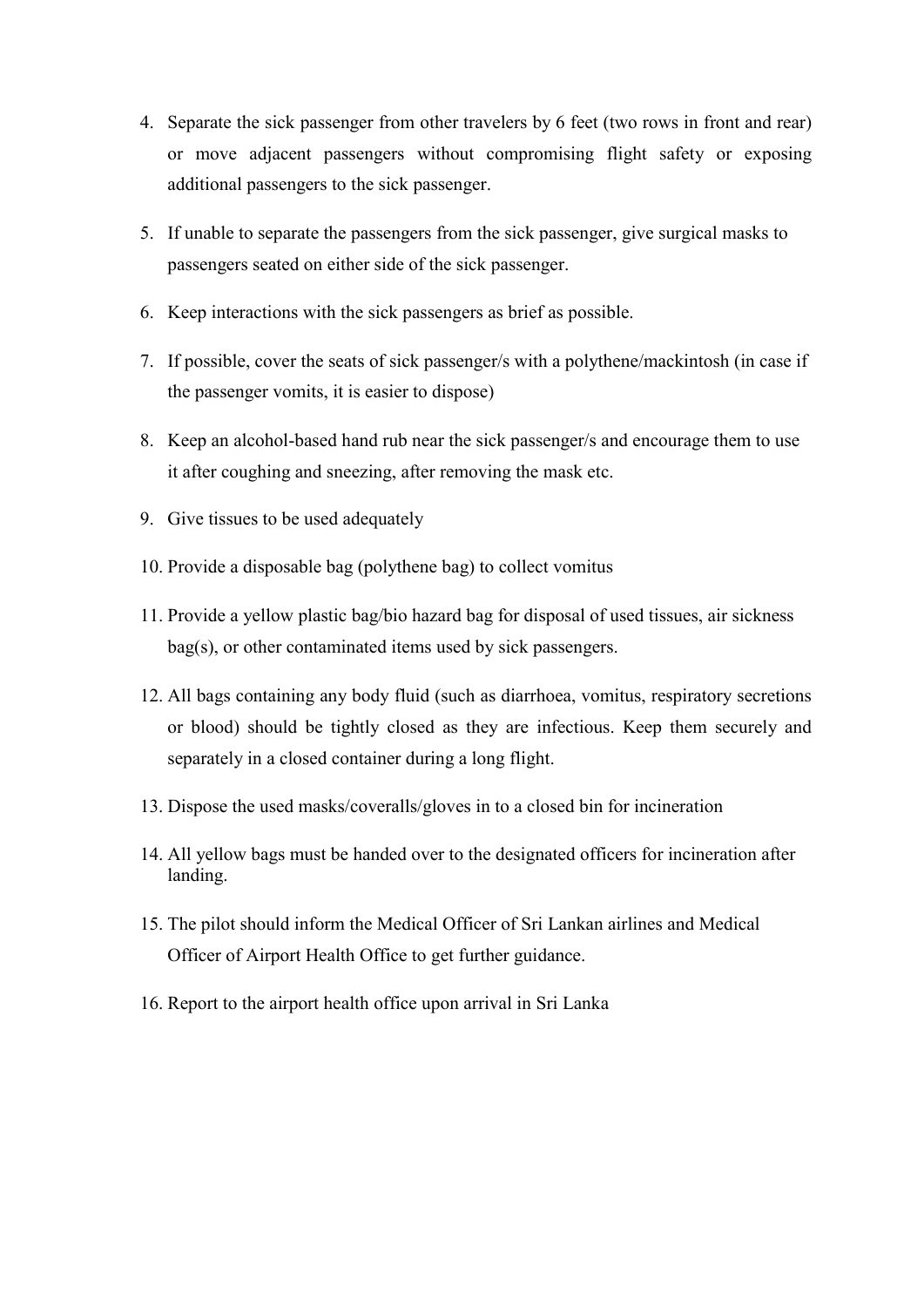## **Targeted cleanup of the-flight carrying sick passenger/s after landing**

- 1. Employees should wear PPE (fluid resistant gown, apron, heavy duty gloves, goggles, surgical mask) before cleaning or disinfecting any area.
- 2. For hard (nonporous) surfaces such as tray tables, TV monitors, seat arms, windows, and walls: clean the surfaces using tongs with 0.1% hypochlorite and finally wipe with normal water (if any visible contamination, clean with 1% hypochlorite. Metal surfaces can be corroded by hypochlorite. Hence, can be decontaminated with 70% alcohol).
- 3. Dispose the absorbent material in yellow bags.
- 4. Treat all body fluids (such as diarrhoea, vomitus, respiratory secretions or blood) as infectious material. These should be disinfected with 1% hypochlorite solution with adequate precautions.
- 5. For soft (porous) surfaces such as carpeted floor or seat cushions: remove as much of the contaminant as possible, cover the area with an absorbent substance, and contain the area as much as possible. Remove the absorbent substance and any remaining material, and then clean and disinfect the area with products approved by the company.

## **Guidance for cabin crew while in China**

- 1. Travel as a group in private transport provided by the air carrier when traveling between the Airport and hotel
- 2. Minimize contact with ground personnel and time in public areas while moving between the aircraft and the private transport.
	- Do not use public transportation, including when traveling between the airport and hotel.
- 3. Minimize going out into the general population, and use social distancing (maintain a distance of approximately 6 feet, if possible) whenever out in public. Avoid crowds,